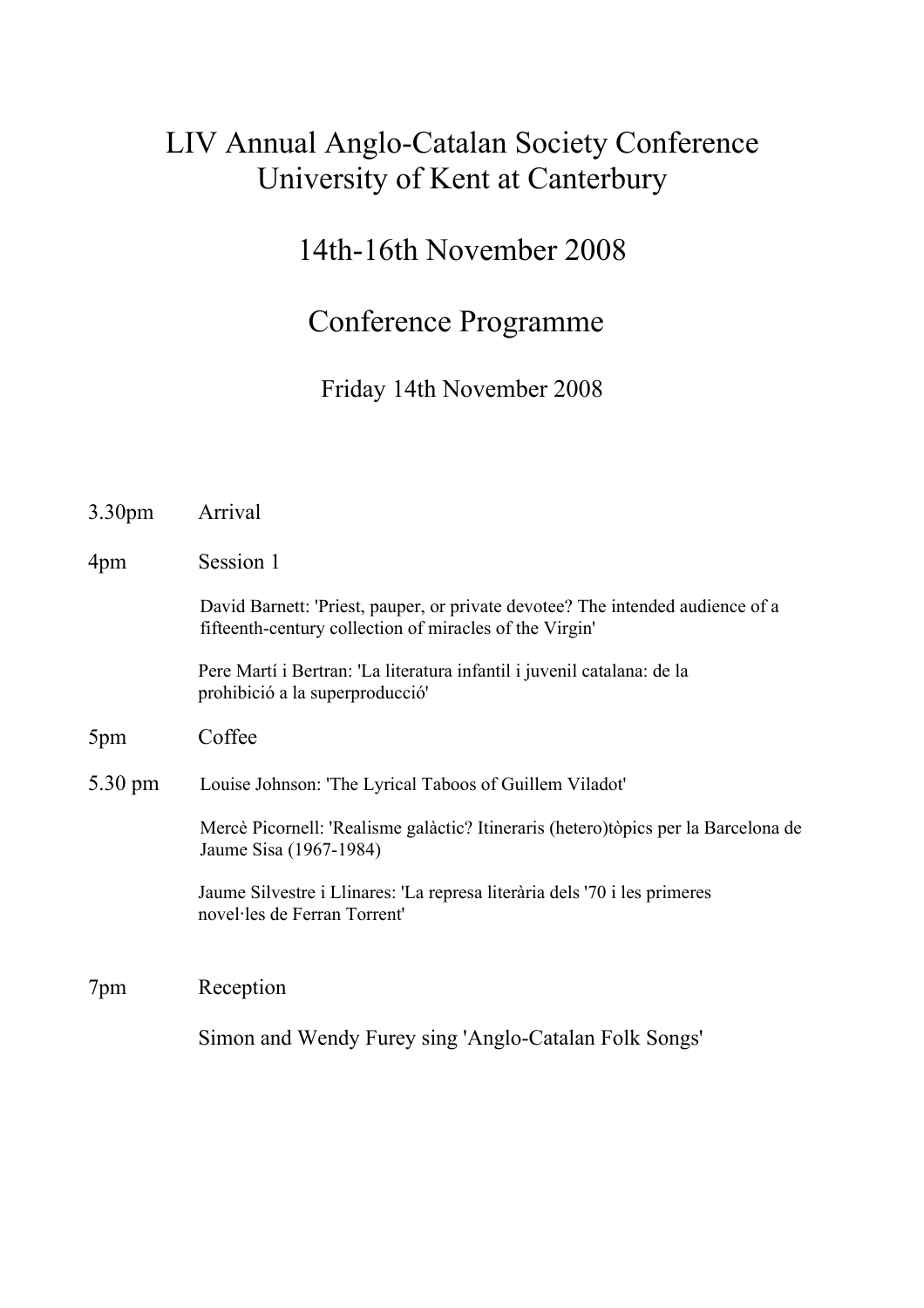# Saturday 15th November 2008

| 9am                | Anglo-Catalan Society AGM                                                                                             |
|--------------------|-----------------------------------------------------------------------------------------------------------------------|
| $10.30$ am         | Coffee                                                                                                                |
| 11am               | Session 3                                                                                                             |
|                    | Mercè Rodoreda Centenary Symposium                                                                                    |
|                    | Neus Real: 'Mercè, adéu: per una lectura textual de Rodoreda'                                                         |
|                    | Helena Buffery: 'A "Natural History" of Exile: Landscape, Myth and<br>Memory in the Late Work of Mercè Rodoreda'      |
|                    | Araceli Bruch: 'La passió pel teatre de Rodoreda'<br>Followed by dramatised reading of 'La sang' by Rodoreda.         |
| 1.30 <sub>pm</sub> | Lunch                                                                                                                 |
| 3pm                | Joan Gili Memorial Lecture                                                                                            |
|                    | Maria Josep Cuenca: 'La guerra de les llengües: metàfores de<br>conflicte lingüístic a Catalunya'                     |
| 4pm                | Coffee                                                                                                                |
| 4.30pm             | Session 4                                                                                                             |
|                    | Xavier Barceló: 'What we are not: Representation of the Foreigner in<br>Majorcan Novels (1968-2000)'                  |
|                    | Eva Bru: 'Disturbing the limits of the corporeal: the use of abjection in<br>Mercè Rodoreda's La mort i la primavera' |
|                    | Joan Vinyals Pascual: 'El tractament de la història en la novel·lística de<br>Jesús Moncada'                          |
| 8pm                | Anglo-Catalan Society Conference Dinner                                                                               |